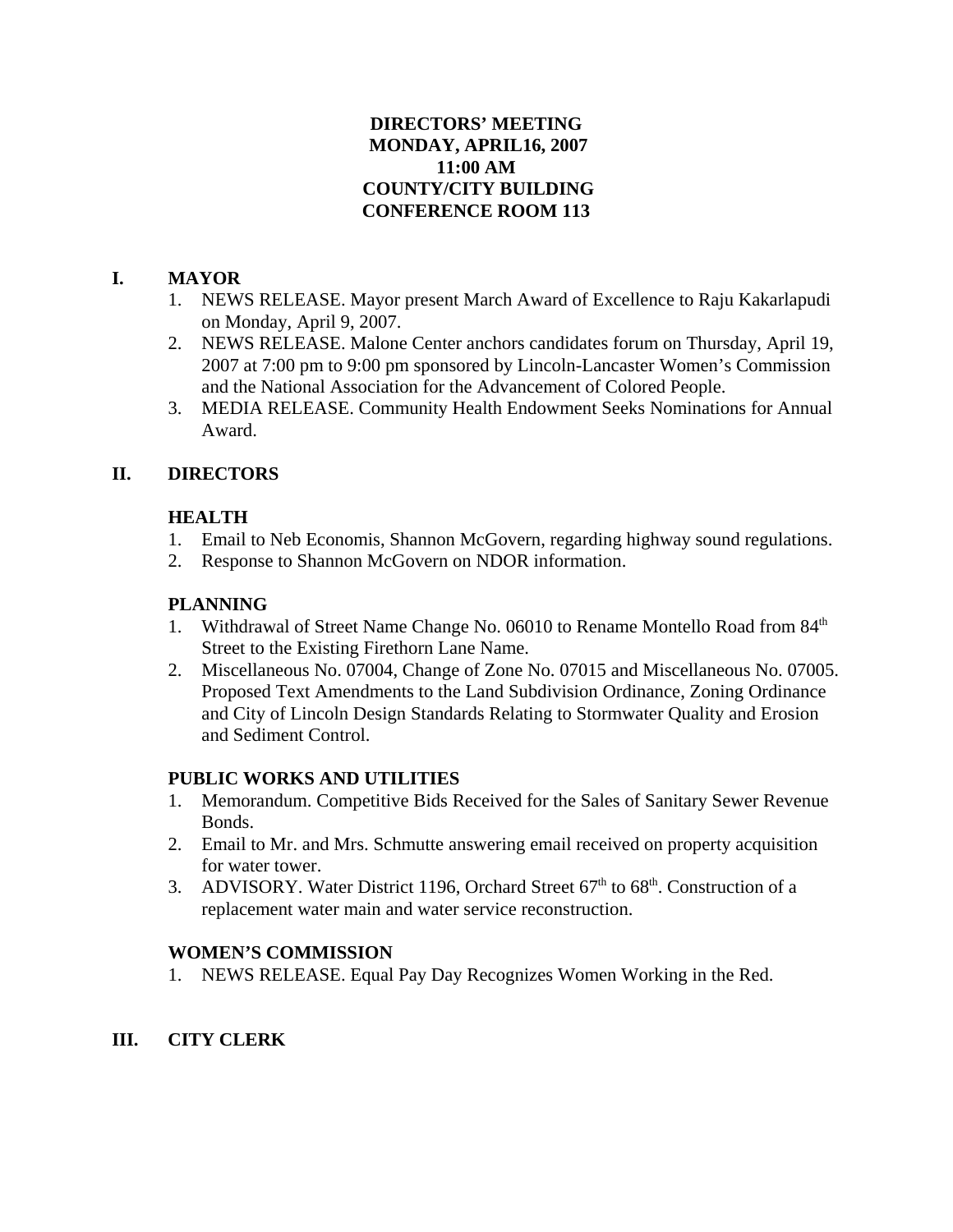## **IV. COUNCIL REQUESTS/CORRESPONDENCE**

- 1. Letter from Dr. Gourley, Lincoln Public Schools. History of working with the Lincoln-Lancaster County Planning Department.
- 2. Letter from Pierson Fitchett Law Firm. Correction to April 2, 2007 letter to Roy and Carolyn Wolgamott.
- 3. Letter from Peter Katt, Law Firm of Pierson Fitchett. Change of Zone No. 07010. Request to continue for public hearing to May 7, 2007. (Council Members received in packets on Thursday, April 12, 2007)
- 4. Letter, with attachment of previous letters, from Jerry Irwin, owner of Foxy Lady, to John McQuinn, City Prosecutor, regarding smoking regulations.

# **V. MISCELLANEOUS**

- 1. Email from Captain Gary Juilfs regarding email sent by Nebraska Economics, Shannon McGovern.
- 2. Email from Shannon McGovern. Comments on government issues.
- 3. Email from Jerry Pizet, CARE Program Manager. Call reassurance phone system. (CARE)
- 4. Email from Shannon McGovern. City County funds.
- 5. Email from Nebraska Economis, Shannon McGovern. Highway sound regulations.
- 6. Email from Barb Haith supporting the hiring of a City Auditor.
- 7. Email from Maggie Marsh regarding Calvert Rec Center.
- 8. Email from Neb Economis, Shannon McGovern, to Scott Homes, Health Department, regarding highway sound regulations.
- 9. Email from Pete Beau. Request for more police services to the Near South neighborhood.
- 10. Email from Neb Economis, Shannon McGovern. Sound survey information.
- 11. Email from Shannon McGovern. NDOR information.
- 12. Email from Shannon McGovern, Neb. Economis. County assisting motorsports.
- 13. Media Release from Community Health Endowment. Seeking nominations for annual award.

# **VI. ADJOURNMENT**

W:\FILES\CITYCOUN\WP\DA041607.wpd/mmm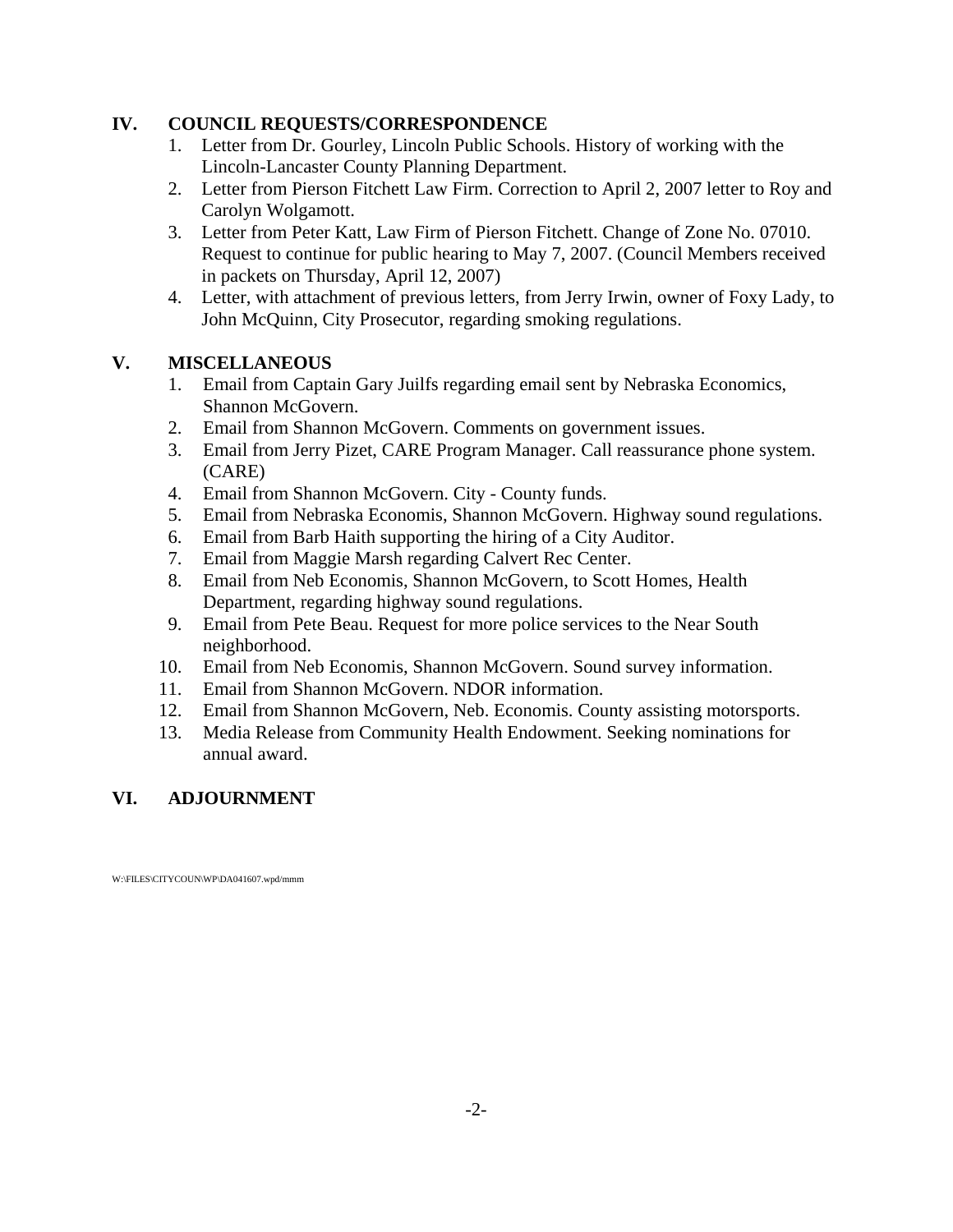## **DIRECTORS' MEETING MINUTES MONDAY, APRIL16, 2007 11:00 AM COUNTY/CITY BUILDING CONFERENCE ROOM 113**

**Council Members Present:** Patte Newman, Chair**;** Dan Marvin, Vice-Chair; Ken Svoboda, Jon Camp**,** Annette McRoy, Jonathan Cook, Robin Eschliman

**Others Present:** Mark Bowen, Ann Harrell, Darl Naumann, Mayor's Office; City Clerk Joan Ross; Dana Roper, City Attorney; Directors and Department Heads; Tammy Grammer, City Council Staff; Deena Winter, Lincoln Journal Star Representative; Coby Mach, LIBA, and Trish Owen, Lincoln Chamber of Commerce.

Meeting convened at 11:03 a.m.

Location Announcement of the Nebraska Open Meetings Act: A Copy of the Nebraska Open Meetings Act is Located on the Wall at the Rear of this Room.

**I.** MAYOR - Mayor Coleen Seng not present. Mark Bowen stated the Mayor is taking her son to the Airport. Mr. Bowen had nothing to report.

Ms. Newman wished Dana Roper Happy Birthday.

- 1. NEWS RELEASE RE: Mayor present March Award of Excellence to Raju Kakarlapudi on 04/09/07. — NO COMMENTS
- 2. NEWS RELEASE RE: Malone Center anchors candidates forum on 04/19/07 from 7:00 pm to 9:00 pm sponsored by Lincoln-Lancaster Women's Commission and the National Association for the Advancement of Colored People. — NO COMMENTS
- 3. MEDIA RELEASE RE: Community Health Endowment Seeks Nominations for Annual Award. — NO COMMENTS

### **II. DIRECTORS -**

Assistant Police Chief Jim Peschong stated you probably heard in the newspaper or on the news media that we had a meeting last week with the parents and the students of the Wesleyan University fire. We met with them on Friday afternoon and basically told them where the investigation was at this particular point. Two individuals were issued citations and one person was arrested for attempted first-degree arson and the attempted first-degree arson was not associated with the death of Ryan Stewart. He had been involved in lighting a calendar on fire a little bit earlier probably within a hour before the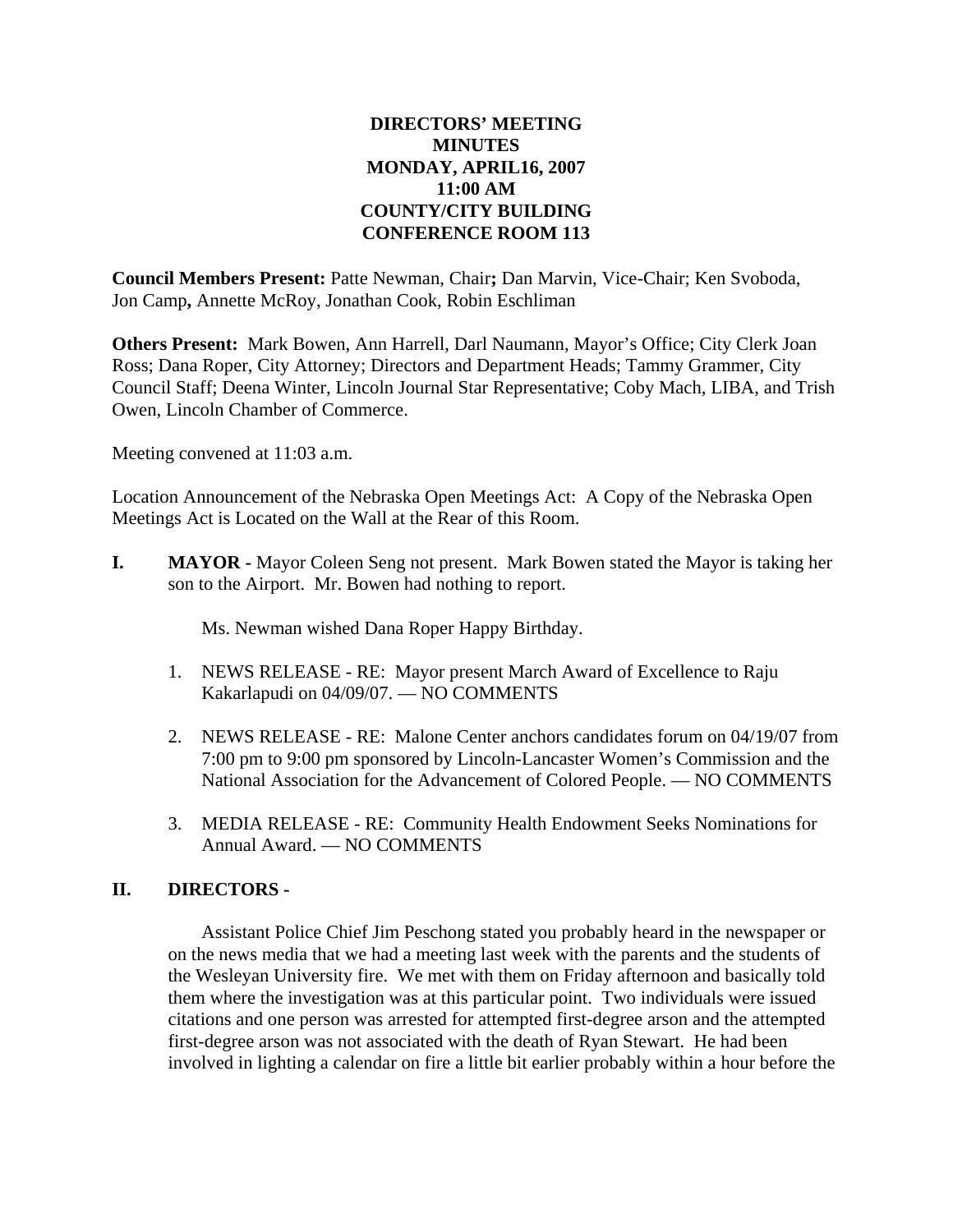actually fire took place and it was hanging on the wall. So, at this particular point and time we have run down all the leads that we have right now but he's sure it will move into the civil side. At that particular point and time there will probably be some kids and/or maybe some parents that may be willing to come back with some additional information that we will follow but that's where it stands right now.

Mr. Camp commented in that regard for several months he's heard about the fireworks, covering of exit signs and so forth and all a long this period of time all we've heard about is fire sprinkler systems and so forth. But, with all of the activities that occurred there by these students, he's concerned that we had this several months almost three or four months now of rush to get the fire sprinklers and everything in every facility because that would of prevented it. Now, that this has come out about the fireworks and everything doesn't this shed some light that these other situations that it is really more to the conduct of individuals verses the fire safety of the facilities.

Assistant Chief Peschong replied he thinks it was the conduct and it was hazing that had been going on. There was scheduled hazing for three nights and this was night two that was taking place and it was a lot of the conduct that probably was the major contributor to things that were happening and we were able to issue citations or an arrest for violations at this particular point. But, you are right some of the exit signs were covered over as well as the windows were covered over and so when the fire broke out and the alarm goes off you had couple of things. Campus students trying to see to get out because of the activities of the hazing that had been going on all night the night before and on this particular night were the students thinking that it was a prank that someone had pulled the fire alarm and not really thinking there really was in fact a fire. So, we are probably lucky that we did not have more injuries than what we did have. We met with the Wesleyan Administration on Thursday afternoon and gave them a little bit of a summary in regards to the investigation and that we feel a lot of the incidences that took place were the result of hazing activities that was going on at the University. So, they will be moving into review of student affairs and things of that nature now at this particular point and time.

Mr. Camp commented any reason why it took so long for some of those facts to come out. Police Chief Tom Casady stated yes when you had 39 people in the fraternity that's a lot of interviews to do. Many of those young people were represented by attorneys that's a lot of schedules to make, there's nothing unusual about being represented by an attorney, anyone who would be involved in a situation like this where someone has died would probably be advised to do so and there were also some scientific examinations that had to be conducted which is not unusual. If you remember the Malone Center investigation, the Fire Truck investigation, this investigation, if it's high profile and complex people want answers right now and if they want answers right now than you get them with a slopping half hazard investigation. You have to be patient of these things and wait and we also have to be attentive to the right of these defendants to a fair trial and it's very difficult to do a criminal investigation when you got information that's being discussed in the local news media. Mr. Marvin commented to Chief Casady that he thinks they did a great job. Mr. Camp commented I don't know if anybody is saying that, he's just saying that he had some questions and concerns. Ms. Newman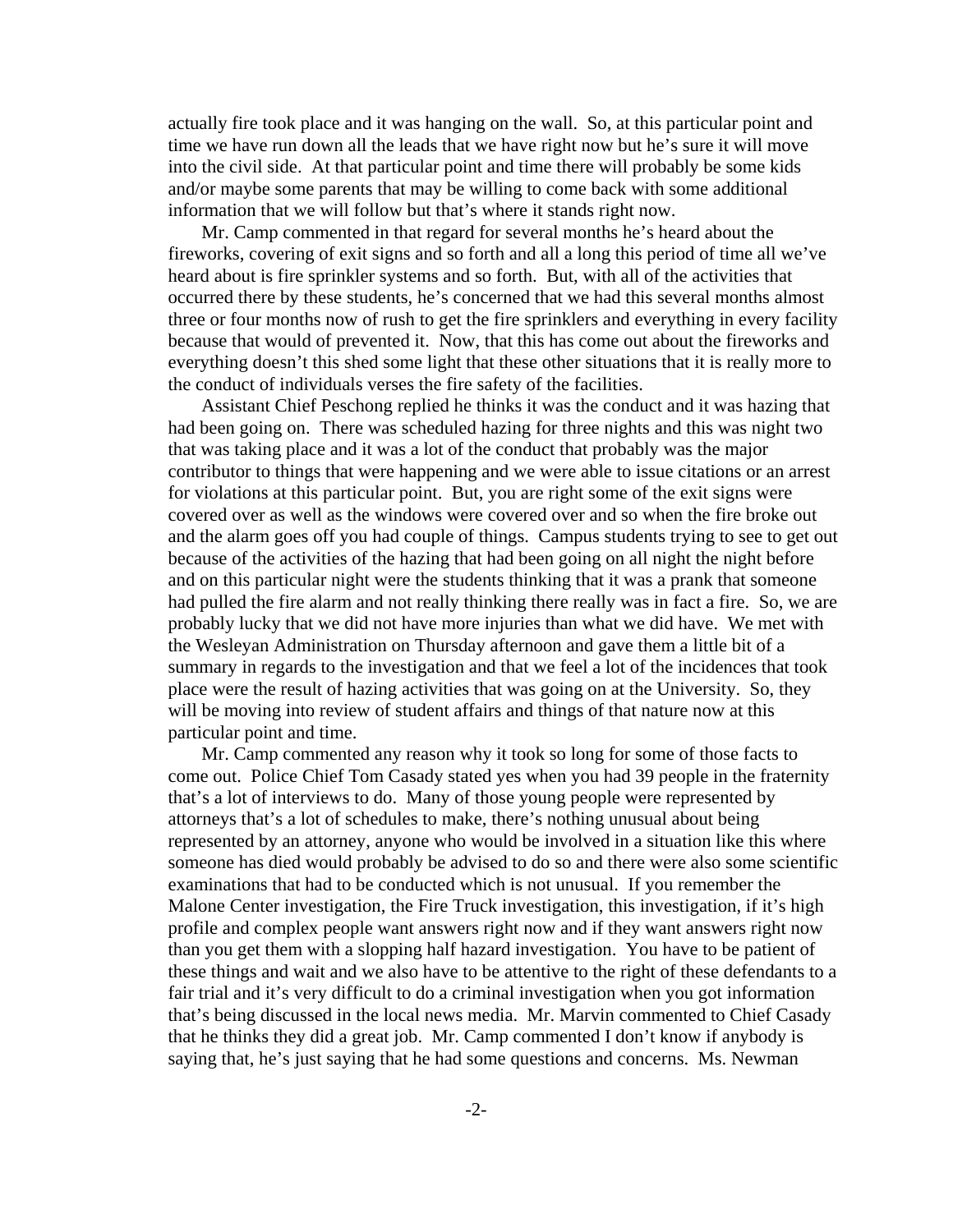commented she thinks Wesleyan and the University both need to be commended because these sprinkler systems in these buildings are very expensive and they're doing it voluntarily because they know it's the right thing to do. When the president of an university gives his bonus as he leaves to help pay for one of these you have to agree respect to that so she thinks it is the right thing to do and they need to be commended for it..

Don Herz (Finance Director) stated he thinks the Internal Audit position is to the Personnel Board this week and he has talked to Personnel about getting it advertised as soon as possible.

### **HEALTH** -

- 1. Response E-Mail from Scott Holmes, Health Department to Neb Economis, Shannon McGovern - RE: Highway sound regulations. — NO COMMENTS
- 2. Response E-Mail from Scott Holmes, Health Department to Shannon McGovern RE: NDOR information. — NO COMMENTS

### **PLANNING -**

- 1. Withdrawal of Street Name Change #06010 to Rename Montello Road from 84<sup>th</sup> Street to the Existing Firethorn Lane Name. — NO COMMENTS
- 2. Miscellaneous #07004, Change of Zone #07015 and Miscellaneous #07005 Proposed Text Amendments to the Land Subdivision Ordinance, Zoning Ordinance and City of Lincoln Design Standards Relating to Stormwater Quality and Erosion and Sediment Control. — NO COMMENTS

### **PUBLIC WORKS & UTILITIES -**

- 1. Memo from Margaret Remmenga RE: Sanitary Sewer Revenue Bonds. NO **COMMENTS**
- 2. Response E-Mail from Karl Fredrickson to Mr. & Mrs. Schmutte RE: Answering email received on property acquisition for water tower. — NO COMMENTS
- 3. ADVISORY RE: Water District 1196, Orchard Street  $67<sup>th</sup>$  to  $68<sup>th</sup>$  Construction of a replacement water main and water service reconstruction. — NO COMMENTS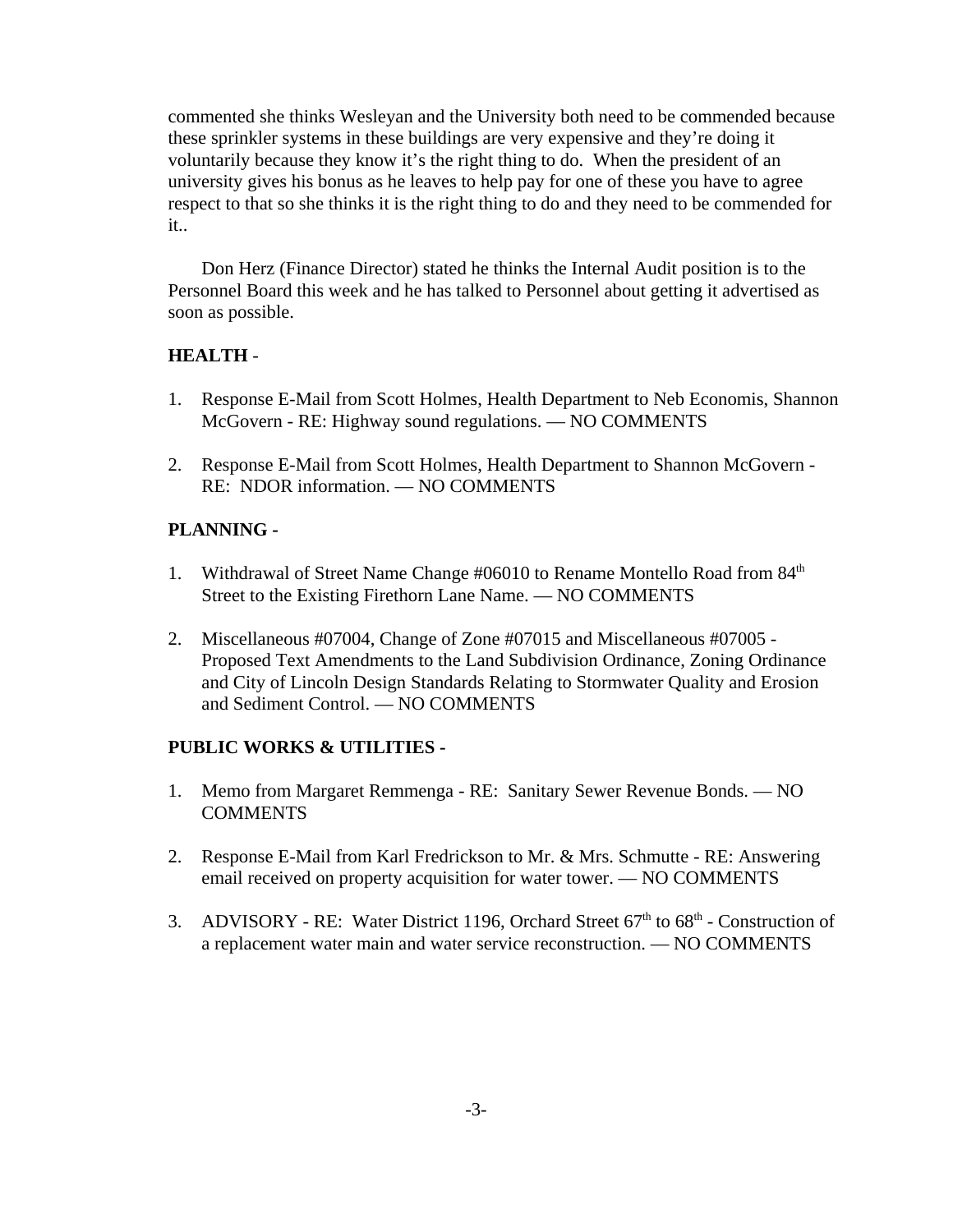#### **WOMEN'S COMMISSION -**

1. NEWS RELEASE - RE: Equal Pay Day Recognizes Women Working in the Red. — NO COMMENTS

### **III. CITY CLERK -**

City Clerk Joan Ross stated on their Agenda today, Items 1 & 2 will be called together. *[#1, Application of State Theatre Inc. dba State Theatre for a Class I liquor license at 1415 "O" Street.; and #2, Manager application of David McNeil for State Theatre Inc. dba State Theatre at 1415 "O" Street.]*

For Item 3, they received a request from the applicant to continue the public hearing to May  $7<sup>th</sup>$  and then they will vote on it May  $14<sup>th</sup>$ . The request should have been in their packet. *[#3, 07-58, Change of Zone 07010 - Application of Steve M. Champoux for a change of zone from AG Agricultural District to AGR Agricultural Residential District on property generally located at 134<sup>th</sup> and A Streets.]* 

For Item 4, she handed out a Motion-To-Amend on one of the claims. *[#4, 07R-87, Accepting the report of new and pending claims against the City and approving disposition of claims set forth for the period of March 16-31, 2007.]* 

Items 6 & 7 will be called together. *[#6, 07R-89, Approving an Interlocal Agreement between the City and Lincoln Public Schools to provide for the funding of a City library at the new Arnold Elementary School with Keno Funds - Libraries on property generally located at N.W. 48th Street and West Cuming Street.; and #7, 07R-90, Approving a Lease and Development Agreement between the City and Lincoln Public Schools to provide for the construction, operation and maintenance of a City library at* the new Arnold Elementary School generally located at N.W. 48<sup>th</sup> Street and West *Cuming Street.]* 

Ms. Newman stated question for Marvin Krout on Items 21 & 22 someone asked her about them. Do those items come off pending? Marvin Krout replied no, they stay on pending. If you remember you did approve a limited zoning for about 9 acres of land that will enable the sign and some other limited commercial development. But, until we are further a long with a plan towards deciding what to do with the consolidation or not of those two facilities, he thinks the appropriate thing is to leave the Comprehensive Plan Amendment on pending. [*#21, 05R-301, Comp. Plan Amendment No. 05011-Amending the 2025 Lincoln/Lancaster County Comprehensive Plan by changing approximately 14 acres of Public/Semi-Public and Green Space to Commercial use, on property generally located at the southeast corner of N. 84<sup>th</sup> Street and Havelock Avenue.; and #22, 05R-302, Approving a memorandum of Understanding between the City and the Lancaster County Agricultural Society associated with the Society's request for a comprehensive plan amendment designating approximately 14.4 acres generally located on the southeast corner of 84th Street and Havelock Avenue as commercial.]*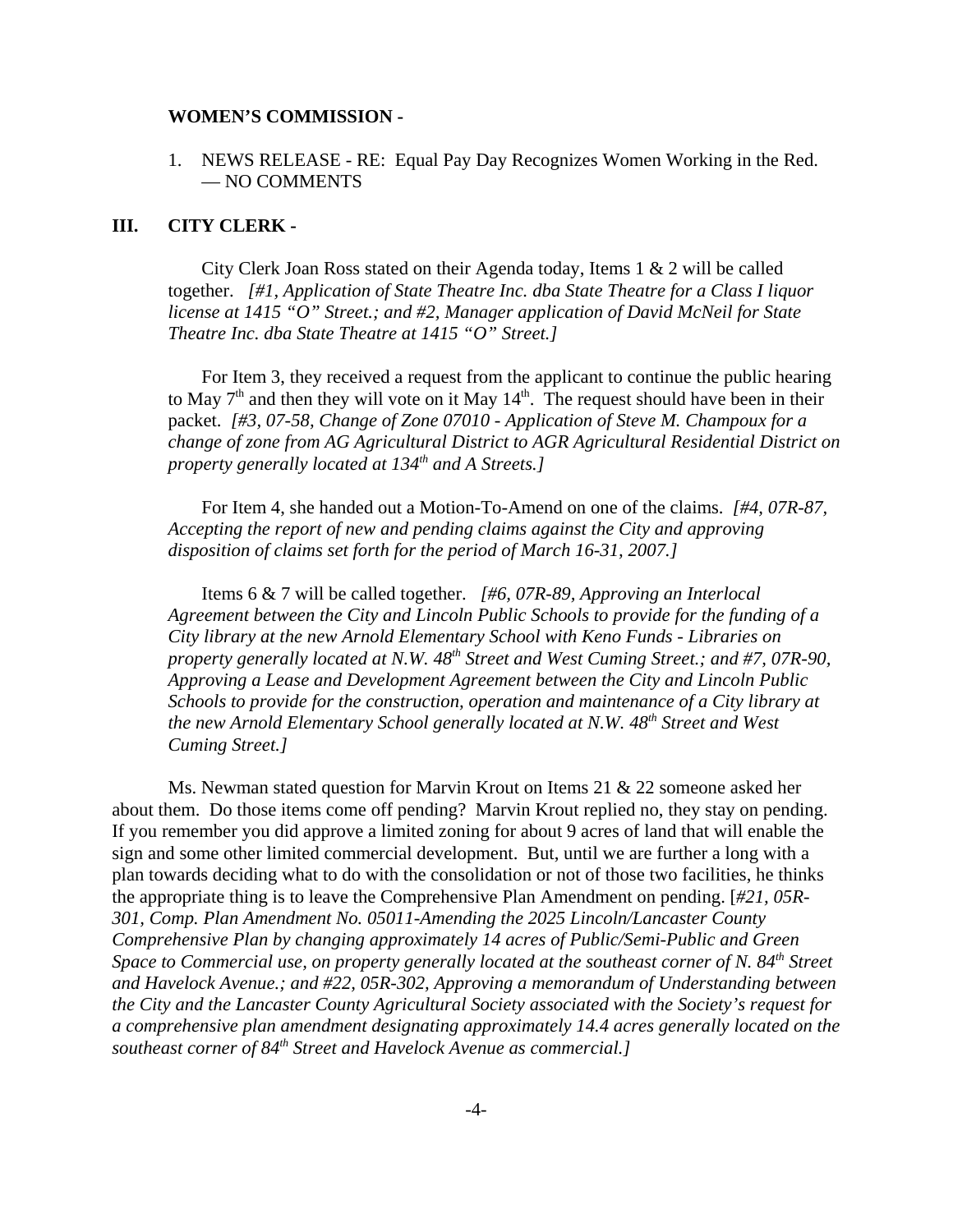#### **IV. COUNCIL REQUESTS/CORRESPONDENCE** -

#### **COUNCIL -**

- 1. Letter from Dr. Gourley, Lincoln Public Schools to Larry Hudkins, Lancaster County Commissioner - RE: History of working with the Lincoln-Lancaster County Planning Department. — NO COMMENTS
- 2. Letter from Peter W. Katt, Pierson/Fitchett Law Firm RE: Correction to 04/02/07 letter to Roy & Carolyn Wolgamott. — NO COMMENTS
- 3. Letter from Peter Katt, Pierson/Fitchett Law Firm RE: Change of Zone #07010 (AG to AGR -  $134<sup>th</sup>$  & A Streets) - Request to continue for public hearing to 05/07/07 (Council Members received in Thursday packets on 04/12/07). — NO **COMMENTS**
- 4. Letter with attachments of previous letters from Jerry Irwin, Foxy Lady to John McQuinn, City Prosecutor - RE: Smoking Regulations. — NO COMMENTS

#### **JON CAMP -**

Mr. Camp stated question for Dana Roper on the list of claims which lists pending court litigation. His question is why they don't have litigation on the list like counter claims where we would see that if and when it is settled. Mr. Roper stated if we are already in litigation and somebody counter claims we don't list those but we could send you perhaps one of our audit letters for bond issues. We have to update all the litigation against the City and we could send you one of those if you want to see on-going litigation which is a whole different list and it's fairly extensive. Ms. Newman commented that's the annual list which you give us, right. Mr. Roper replied it's in the annual list, yes. They would not have it unless these are claims that have been filed and when it goes to litigation it goes off of that list and does not come back until it gets settled. When the new bond issue is issued we have to go through the litigation list to update it and give the auditors a list of all the pending liabilities of the City and he could send that to them. Ms. McRoy commented she would be interested in looking at it since it's already done. Mr. Roper stated okay, he will send Council a copy of it.

#### **JONATHAN COOK -**

Mr. Cook stated he would like to speak with Police Chief Casady, Bruce Dart (Health Director) and Mike Merwick (Building & Safety Director) briefly after the Directors' Meeting today.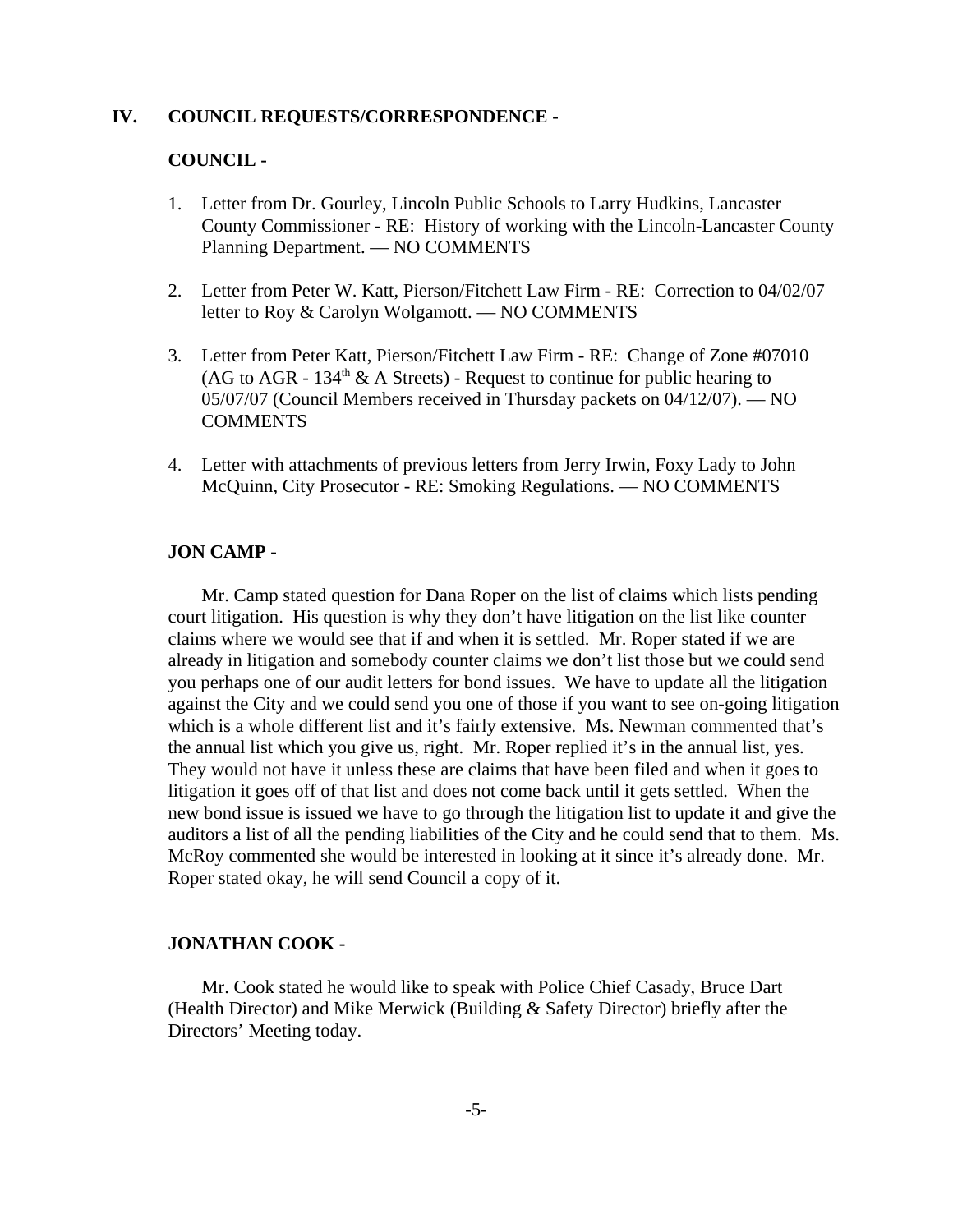#### **ROBIN ESCHLIMAN -**

Ms. Eschliman stated she received a call from somebody on North  $27<sup>th</sup>$  Street wanting to know when it is going to be widen between Cornhusker and the interstate which she has never heard anything about. Karl Fredrickson (Public Works & Utilities Director) replied he doesn't think there is anything in the Comprehensive Plan. We are installing a signal at  $27<sup>th</sup>$  & Whitehead Drive and he thinks the Department of Roads is widening the interstate to six lanes other than that there is not anything in the Comprehensive Plan to widen on 27<sup>th</sup> Street.

#### **DAN MARVIN -**

Mr. Marvin stated he would like to speak with Don Herz (Finance Director) after the Directors' Meeting today.

**ANNETTE McROY -** No Comments

**KEN SVOBODA -** No Comments

**PATTE NEWMAN -** No Comments

### **V. MISCELLANEOUS -**

- 1. Email from Captain Gary Juilfs RE: E-Mail sent by Nebraska Economics, Shannon McGovern. — NO COMMENTS
- 2. Email from Shannon McGovern RE: Comments on government issues. NO **COMMENTS**
- 3. Email from Jerry Pizet, CARE Program Manager RE: Call reassurance phone system (CARE). — NO COMMENTS
- 4. Email from Shannon McGovern RE: City/County Funds. NO COMMENTS
- 5. Email from Nebraska Economis, Shannon McGovern RE: Highway sound regulations. — NO COMMENTS
- 6. Email from Barb Haith RE: Supporting the hiring of a City Auditor. NO **COMMENTS**
- 7. Email from Maggie Marsh RE: Calvert Recreation Center. NO COMMENTS